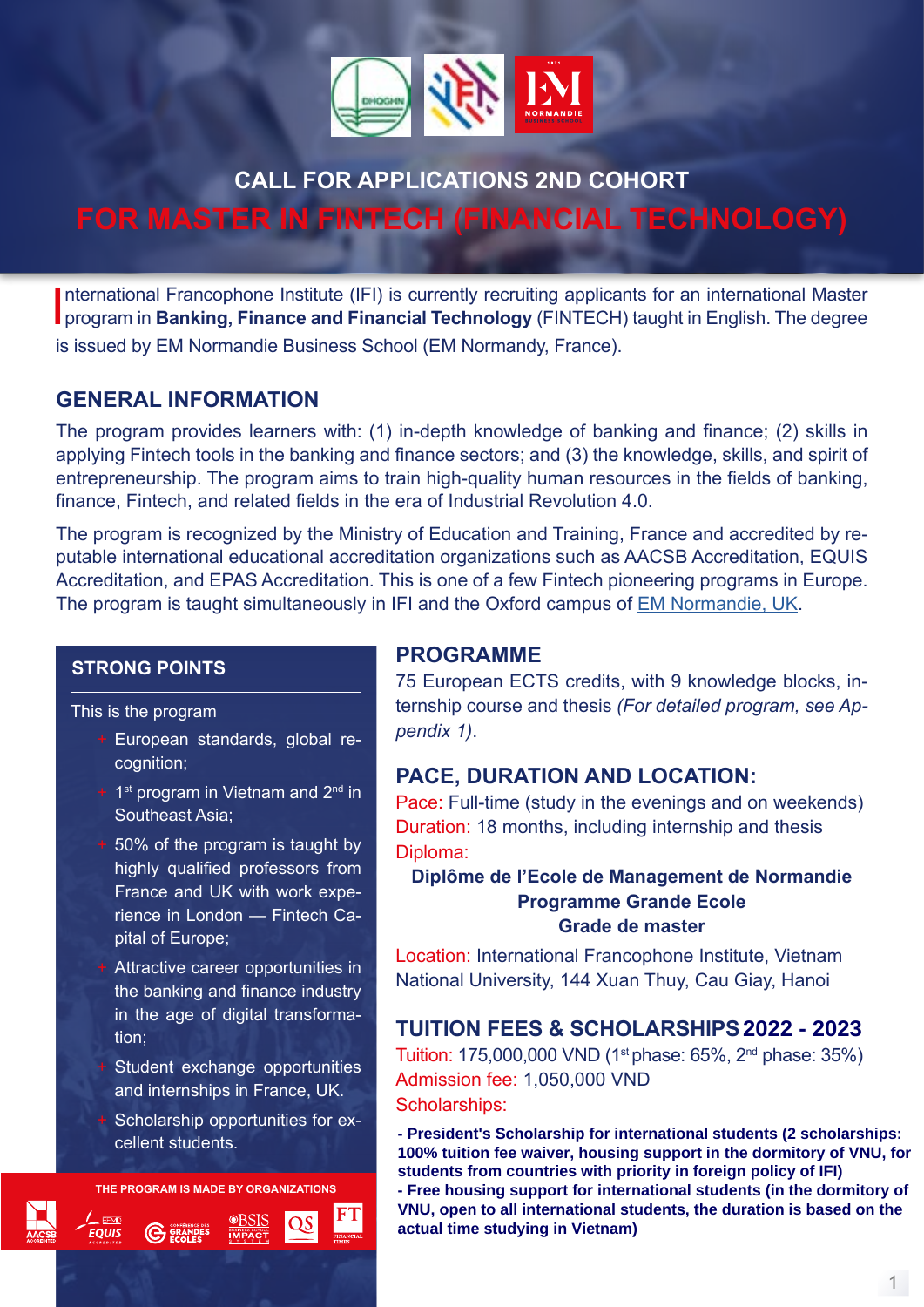## **ADMISSION INFORMATION**

**Admission scale:** 35 students/ class/ course **Admission procedure:** File review and Interview

**Professional knowledge and qualifications:**

- Professional knowledge:
	- Bachelor of major groups: Economics, Business, Finance - Banking - Insurance, Accounting - Auditing, Information Technology and Computers.
	- Basic knowledge about Macroeconomics, Microeconomics, Basic Accounting, Basic Finance and Software Technology (Proof of this knowledge must be included in the application form which will be assessed by the admissions committee. Candidates who do not have the above knowledge or are not accepted by the admissions committee need to take an additional knowledge course organized by IFI. For detailed knowledge modules, see Appendix 2).
- Qualifications:
	- Students who hold a four-year bachelor degree or equivalent

#### **English:**

- Language requirements: IELTS 5.5 or equivalent (For a detailed conversion of equivalent qualifications, see Appendix 3).
- Have a Bachelor's, a Master's, or a Doctoral degree from foreign universities taught in English, recognized by the competent authority; • Have a Bachelor's degree in English:
- Be a citizen of the country whose mother tongue or official language is English.

*Note: Candidates who do not comply with the English language requirements may participate in the pre-Master language preparation program organized by IFI.*

#### **Other requirements:**

- Clear identity;
- Be healthy enough to study;
- Submit a completely filled application on time.

## **REGISTRATION FORM**

- 1. Application form [\(download here](https://drive.google.com/file/d/1Fo6HijkohLObRRUZB5wjTzQFjpBlRHnf/view?usp=sharing));
- 2. CV and Motivation letter (*in English);*
- 3. Qualifications and transcripts (*notarized translated copies*);
- 4. Proof of English proficiency;
- 5. 01 photo (3 cm × 4 cm);
- 6. Admission fee: **1,050,000 VND (**Submit directly at IFI office);

## **TIMELINE AND SUBMISSION**

#### **Term: 31/5/2022** Date of interview (expected): 7/6/2022

The online registration file can be submitted to: [etudes@ifi.edu.vn](mailto:etudes@ifi.edu.vn).

## **CONTACT**

Center for Management of University Programs and Continuing Education, IFI, Room 301, Building G6 144 Xuan Thuy, Cau Giay, Hanoi, Vietnam *Tel : +84 24 37549505 / Hotline: 096 235 1619 Email: [etudes@ifi.edu.vn](mailto:etudes@ifi.edu.vn)/ [etudes.ifi@gmail.com](mailto:etudes.ifi@gmail.com  )  Website: [www.ifi.vnu.edu.vn](http://www.ifi.vnu.edu.vn) Facebook: https://www.facebook.com/vienquoctep[ha](https://www.facebook.com/IFI.VNU )pngu/*

Normandy Management University (Ecole de Management Normandie) is a private university, which belongs to the major school system (Grande Ecole) of France established in 1871. EM Normandie is one of the longest-standing universities in France, with campuses spanning a variety of European countries (including Caen, Le Havre, Paris (France); Dublin (Ireland); Oxford (UK).With its efforts aimed at quality assurance and continuous improvement, in 2015, EM Normandie was selected to appear at 69<sup>th</sup> in the ranking of the Financial Times of the best masters in management in the world.

International Francophone Institute (IFI) was established by the merger of Institut de laFrancophonie pour l'Informatique, created in 1993, and Pôle Universitaire Français à Hanoi, founded in 2006 with experiences in teaching international programs from Bachelor to Doctorate in Business Administration and Finance – Banking. As a member of Vietnam National University, Hanoi, IFI has become an interdisciplinary training and research organization with the highest internationalization in Vietnam with over 25 years of history.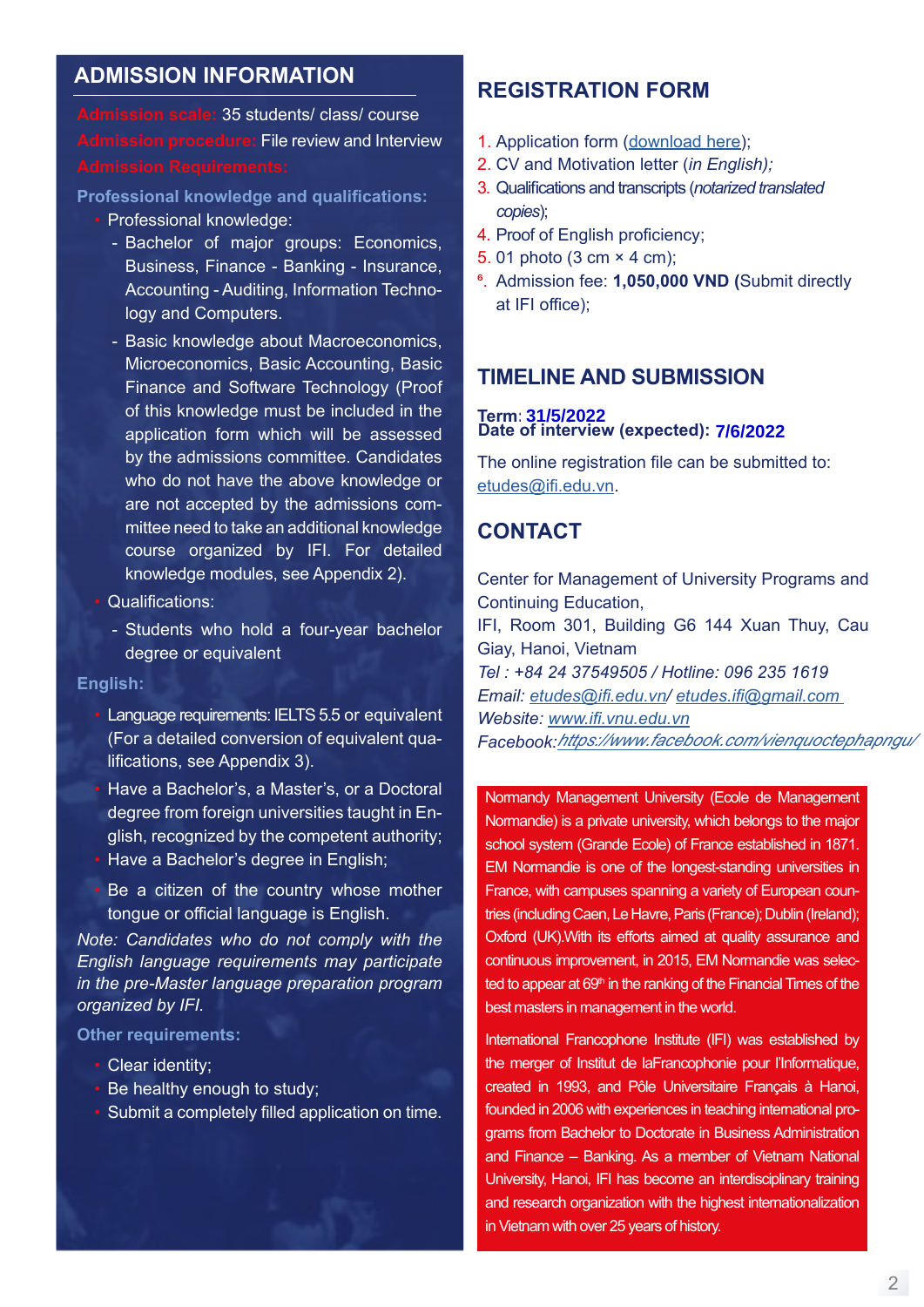# **APPENDIX 1: ACADEMIC PROGRAM FRAMEWORK**

| No.              | <b>Subject</b>                                                                 | <b>Credit</b>   | (H) |
|------------------|--------------------------------------------------------------------------------|-----------------|-----|
|                  | <b>INTRODUCTION TO FINANCE AND BANKING</b>                                     | $\overline{7}$  | 60  |
| $\mathbf{1}$     | Fundamentals of Accounting & Finance                                           | $\overline{2}$  | 24  |
| $\overline{2}$   | <b>Business Analytics Applying 'R'</b>                                         | $\overline{2}$  | 12  |
| 3                | <b>Quantitative Methods for Finance</b>                                        | $\overline{2}$  | 12  |
| $\overline{4}$   | Introduction to Banking                                                        | $\overline{1}$  | 12  |
|                  | <b>BANKING I: RETAIL BANKING</b>                                               | 4               | 36  |
| $5\overline{)}$  | <b>Consumer and SME Banking</b>                                                | $\overline{1}$  | 12  |
| $6 \overline{6}$ | <b>Managerial Accounting</b>                                                   | $\overline{2}$  | 12  |
| $\overline{7}$   | Banking IT systems (general architecture and tools)                            | $\overline{1}$  | 12  |
|                  | <b>BANKING II: ELEMENTS OF INVESTMENT BANKING</b>                              | $6\phantom{a}$  | 73  |
| 8                | Corporate Finance & Investment decisions                                       | $\overline{2}$  | 24  |
| 9                | <b>Accounting &amp; Financial Statement Analysis</b>                           | $\overline{2}$  | 24  |
| 10               | Financial Instruments (Derivatives, Fixed Income Investments)                  | $\overline{2}$  | 25  |
|                  | <b>FINTECH I: EMERGING SECTOR</b>                                              | $5\phantom{.0}$ | 43  |
| 11               | Evolution and Industrial Organisation of the Fintech Sector                    | $\overline{2}$  | 18  |
| 12               | <b>Blockchain</b>                                                              | 1               | 13  |
| 13               | Coding                                                                         | $\overline{2}$  | 12  |
|                  | <b>CONNECTING TO THE REAL WORLD I</b>                                          | 8               | 20  |
| 14               | Banking Business Context: Root Causes of the Decline of the Wes-<br>tern Order | $\overline{2}$  | 8   |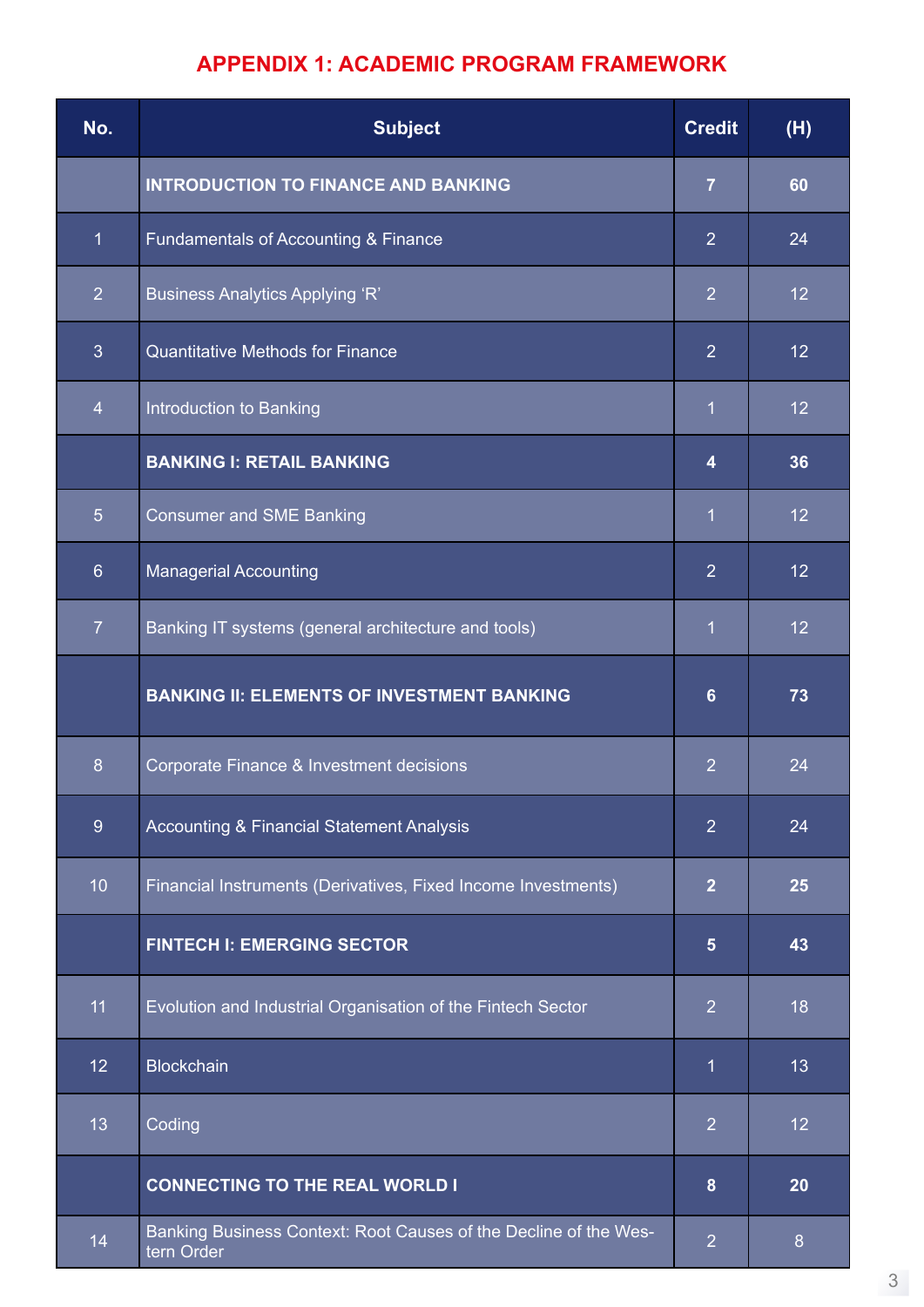| 15              | Challenge 1 FINTECH                                           | 3              | 5 <sup>5</sup>   |
|-----------------|---------------------------------------------------------------|----------------|------------------|
| 16              | Preparing for Research in Banking & Fintech: Research Methods | 3              | $\overline{7}$   |
|                 | <b>BANKING III: COMPLIANCE</b>                                | $5\phantom{.}$ | 45               |
| 17 <sub>2</sub> | <b>Banking Regulations</b>                                    | $\overline{2}$ | 18               |
| 18              | Audit & Risk Management                                       | $\overline{2}$ | 15               |
| 19              | Tax and Legal Aspects in Banking                              | $\mathbf 1$    | 12               |
|                 | <b>BANKING IV: FIDUCIARY RESPONSIBILITY</b>                   | 4              | 43               |
| 20              | <b>Ethics and Corporate Governance</b>                        | $\overline{2}$ | 18               |
| 21              | <b>Asset Management</b>                                       | $\overline{2}$ | 25               |
|                 | FINTECH II: MINDSET AND ADVANCED TOOLS                        | $5\phantom{.}$ | 60               |
| 22              | <b>Entrepreneurship Applied to Financial Services</b>         | 1              | 18               |
| 23              | Project Management in Technology                              | $\mathbf 1$    | 12               |
| 24              | Object Oriented Programming: Methodology and Coding           | 3              | 30               |
|                 | <b>CONNECTING TO THE REAL WORLD II</b>                        | 4              | 13               |
| 25              | Banking Business Context: Scenario Planning in the New Order  | $\overline{2}$ | $\boldsymbol{8}$ |
| 26              | Challenge 2: Banking                                          | $\overline{2}$ | $\overline{5}$   |
| 27              | Site Visit Banks/Fintech in London                            | $\overline{0}$ | $\theta$         |
|                 | <b>DISSERTATION</b>                                           | 12             | $\boldsymbol{8}$ |
| 28              | Dissertation (Memoire)                                        | 12             | 8                |
|                 | <b>INTERNSHIP</b>                                             | 15             | $\bf{0}$         |
| 29              | Internship (Application and Development)                      | 15             | $\mathbf 0$      |
|                 | <b>TOTAL PROGRAM</b>                                          | 75             | 401              |